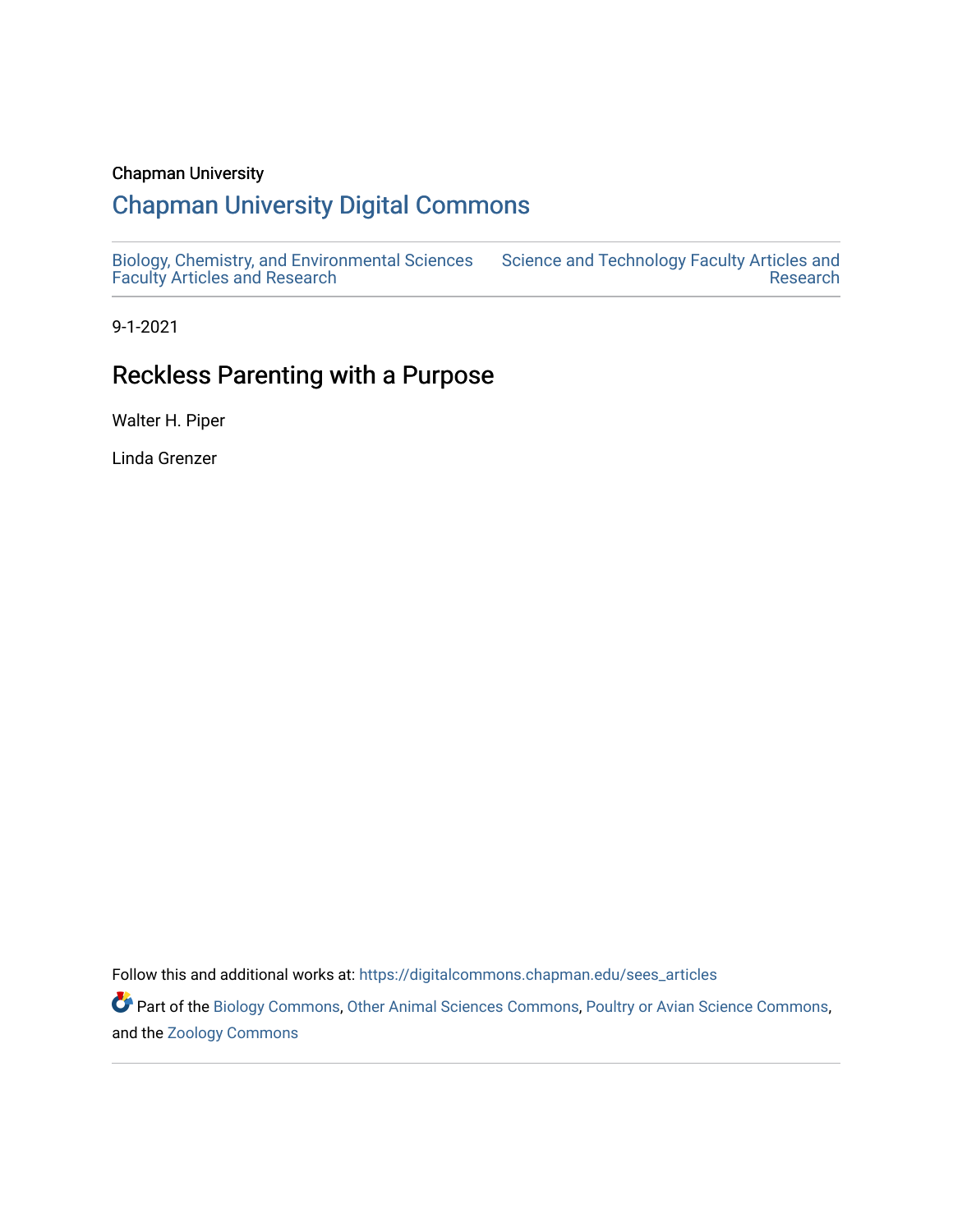# Reckless Parenting with a Purpose

#### **Comments**

This editorial appeared in Frontiers EcoPics in Frontiers in Ecology and the Environment, volume 19, issue 7, in 2021. <https://doi.org/10.1002/fee.2400>

### Copyright

The Ecological Society of America